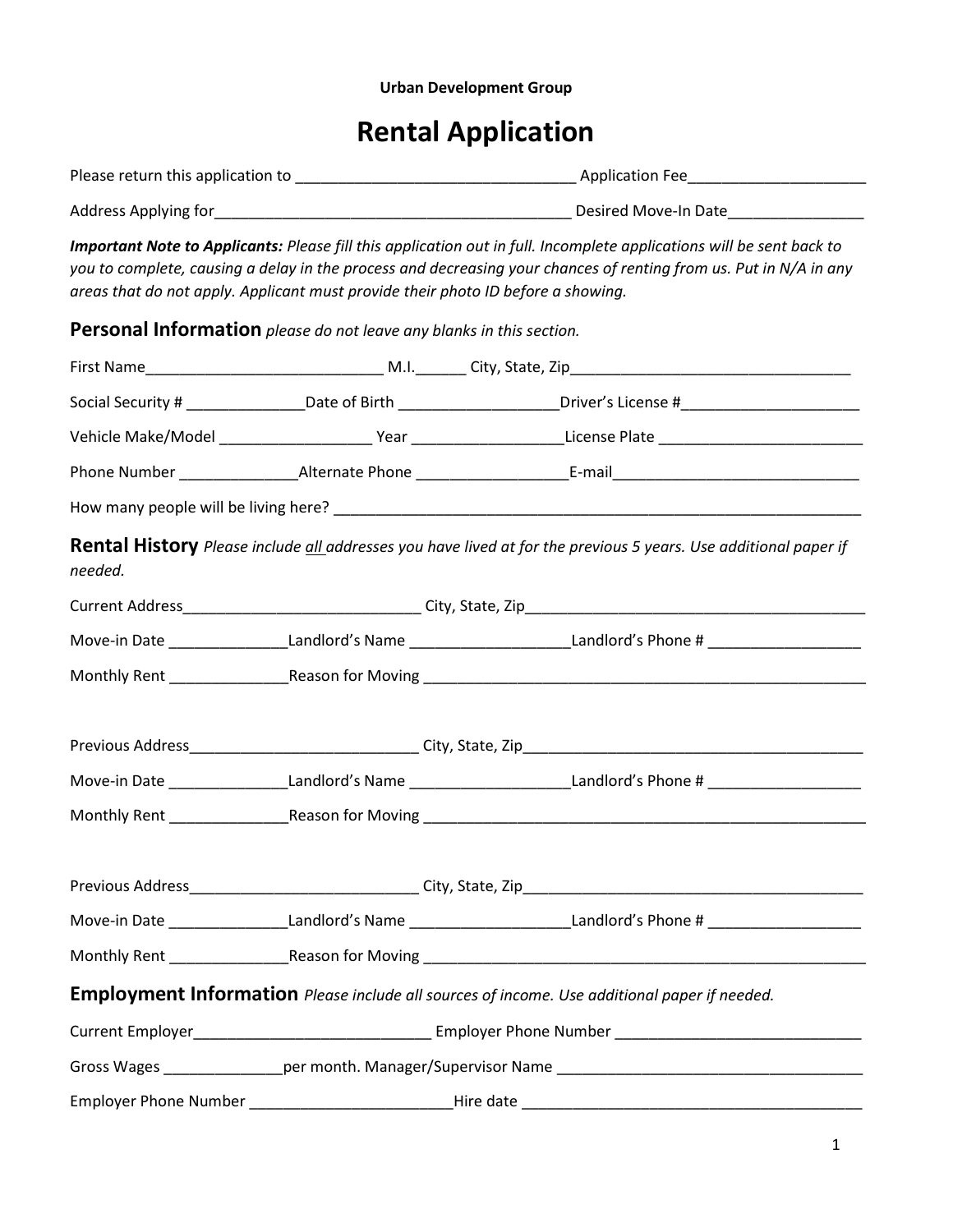| <b>Financial Information</b>                                          |                                                                                                                |                                                                                                                 |  |  |  |
|-----------------------------------------------------------------------|----------------------------------------------------------------------------------------------------------------|-----------------------------------------------------------------------------------------------------------------|--|--|--|
|                                                                       |                                                                                                                |                                                                                                                 |  |  |  |
|                                                                       |                                                                                                                |                                                                                                                 |  |  |  |
|                                                                       |                                                                                                                |                                                                                                                 |  |  |  |
|                                                                       |                                                                                                                |                                                                                                                 |  |  |  |
| <b>Personal Reference</b>                                             |                                                                                                                |                                                                                                                 |  |  |  |
|                                                                       |                                                                                                                |                                                                                                                 |  |  |  |
|                                                                       |                                                                                                                |                                                                                                                 |  |  |  |
|                                                                       |                                                                                                                |                                                                                                                 |  |  |  |
| <b>Questionnaire</b> Please answer all of these questions truthfully. |                                                                                                                |                                                                                                                 |  |  |  |
|                                                                       | How long will you live here? ___________________________What pets do you have? _______________________________ |                                                                                                                 |  |  |  |
|                                                                       |                                                                                                                | Move-in Date ___________________Landlord's Name _________________________Landlord's Phone # __________________  |  |  |  |
|                                                                       |                                                                                                                |                                                                                                                 |  |  |  |
|                                                                       |                                                                                                                | How many evictions have been filed upon you? ____________ How many felonies do you have? _________________      |  |  |  |
|                                                                       |                                                                                                                |                                                                                                                 |  |  |  |
|                                                                       |                                                                                                                | Have you ever broken a lease? ___________ Do you smoke? _______________Do you have a checking account? ________ |  |  |  |
|                                                                       |                                                                                                                | Is the total move-in amount available now? ____________What would limit your ability to pay rent? ___________   |  |  |  |
|                                                                       |                                                                                                                |                                                                                                                 |  |  |  |
|                                                                       |                                                                                                                |                                                                                                                 |  |  |  |
|                                                                       |                                                                                                                |                                                                                                                 |  |  |  |
|                                                                       |                                                                                                                |                                                                                                                 |  |  |  |